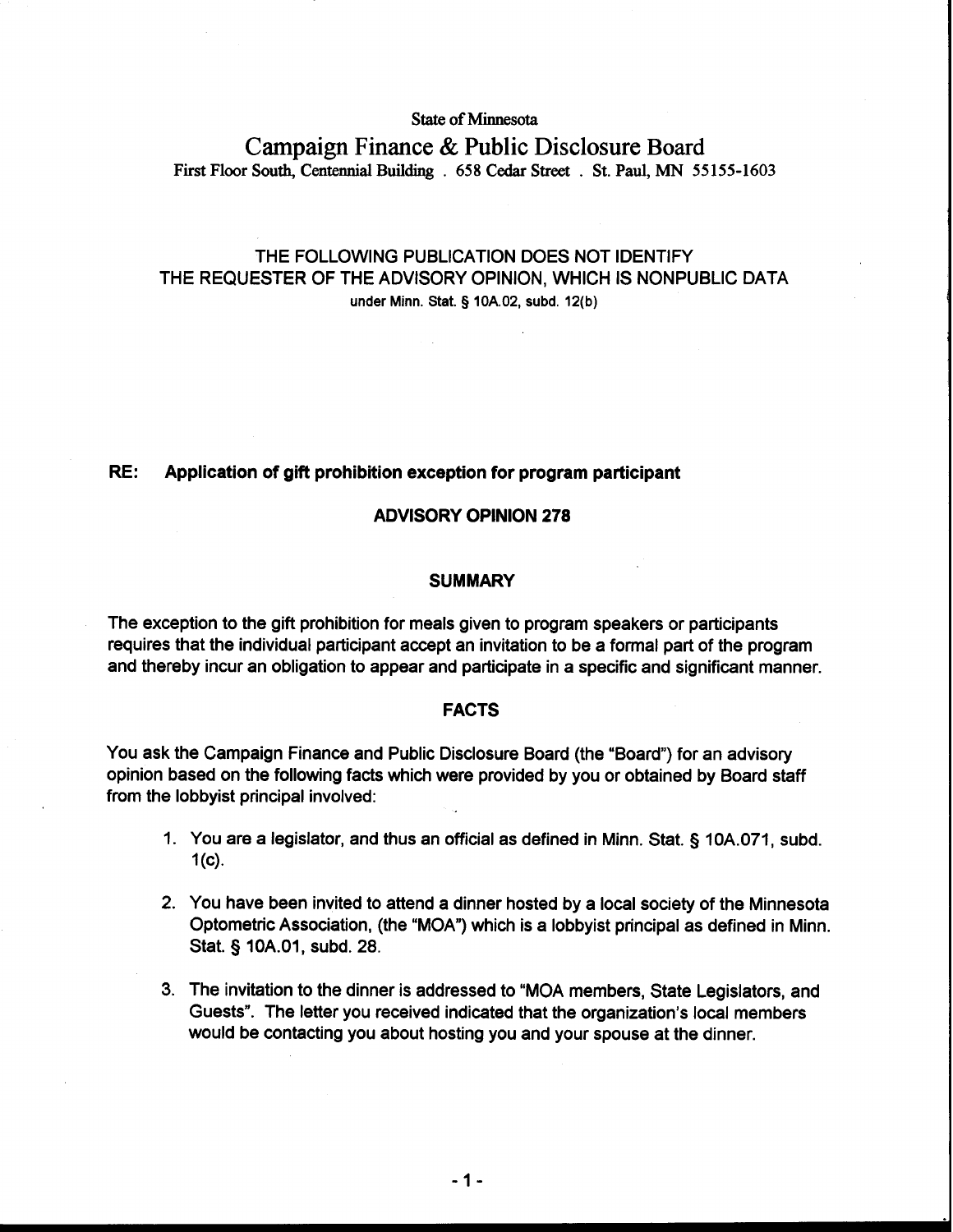- 4. The MOA's local societies will be holding seven such dinners throughout the state. Every state legislator will be invited to one of the dinners. The dinners will be paid for by the MOA local society members.
- 5. The MOA provides overall organizational support for this series of dinners. The MOA's president, CEO, and executive director will appear at each dinner. The MOA's CEO will facilitate a formal dialogue between attending legislators and MOA members. There will also be a formal presentation by the MOA of information about optometry and the services MOA members donate to their communities.
- 6. The agenda for the dinner includes an item for "State Legislator's issues for 1998 Session". Time has been allotted in the dinner program for this agenda item, during which legislators in attendance will "have the opportunity to share issues of importance to [their] district[s] with those in attendance . . .". Legislative issues voted on in 1997 will be discussed, as will regulations proposed by state agencies. The allocation of time for this part of the program is not specific to a legislator, since any legislator who accepts the invitation by attending will be allowed to participate.
- 7. No legislators are named on the program. However, follow up contact is made with legislators and an agenda is made up of those who indicate that they will attend and speak. An attending legislator is not required to share any issues and no specific criteria have been established for a legislator's participation.

You ask whether, under the exceptions to Minn. Stat. § 10A.01, you may accept this dinner if you participate in the sharing of issues for the 1998 legislative session.

## **ISSUE**

May a legislator accept a dinner given by, or at the request of, a lobbyist principal if the legislator speaks about legislative issues during a portion of the event set aside for that purpose?

### **OPINION**

No. The gift of the dinner is prohibited by Minn. Stat. § 10A.071 and does not fit within any of the exceptions provided in the statute.

A gift given by, or at the request of, a lobbyist principal is prohibited unless it fits within one of the exceptions provided in Minn. Stat. § 10A.071. The significant involvement of MOA in organizing and participating in the subject dinners is sufficient to make MOA the requester of the gift even if an MOA member actually pays for the dinner.

The only exception with possible application to the dinners is the exception provided in Minn. Stat. § 10A.071, subd. 3(a)(7). That exception applies to a meal given by an organization "before whom the recipient appears to make a speech or answer questions as a part of a program".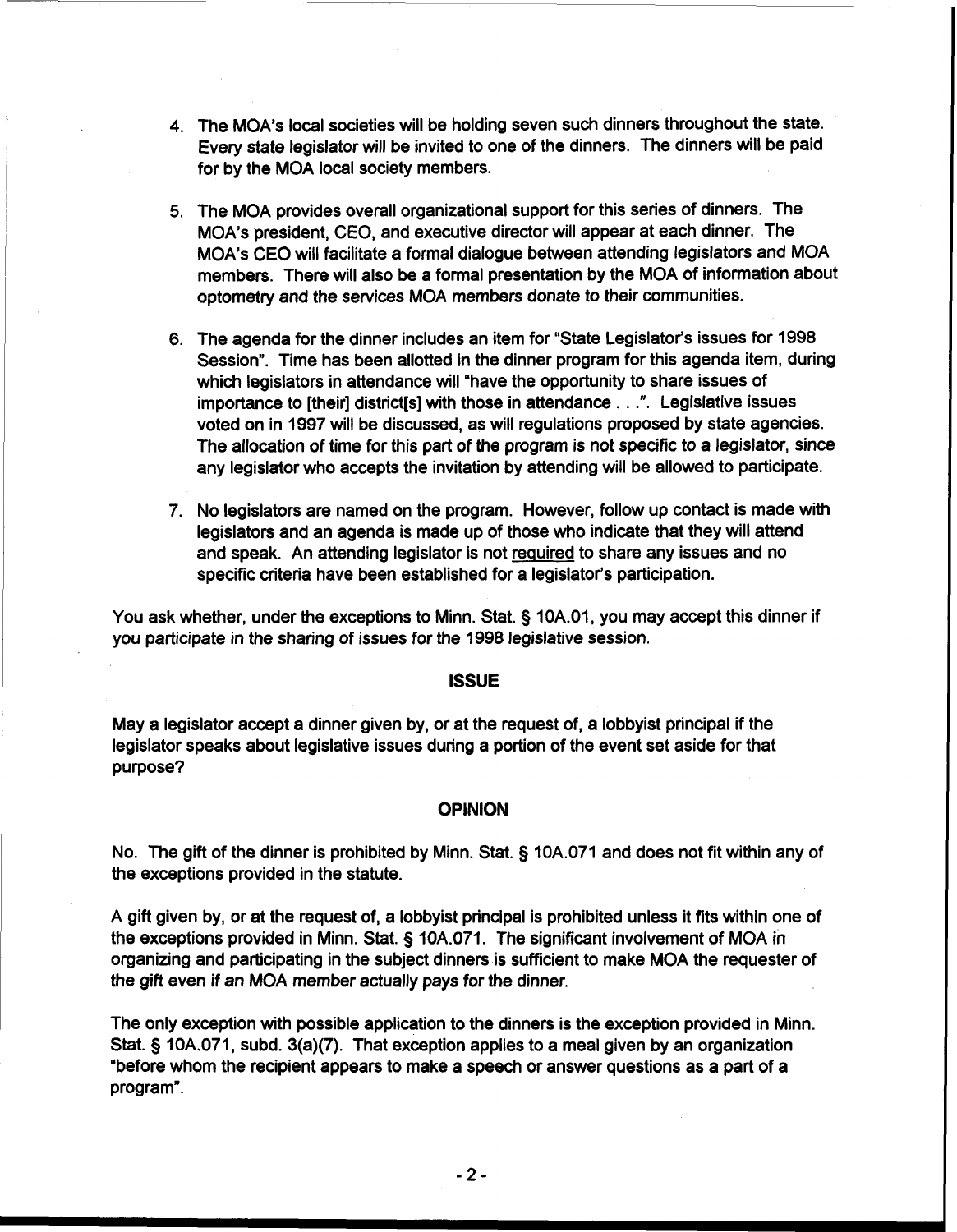In order for the exception to apply, the individual official's speech or participation must be a formal and significant part of the program. The official must be specifically invited to the event for the purpose of giving a speech or answering questions. The official must make a commitment to be a part of the program and must thereby incur an obligation to participate in a specific and significant manner.

The fact that you will be given an "opportunity" to share issues during a time designated for that purpose is not sufficient to bring the activity within the requirements of the exception. You have no obligation to attend and, if you do attend, you have no obligation to speak or answer questions. If you have indicated your intention to attend and speak and then do not do so, the event's program will, nevertheless, proceed without significant change. Under these circumstances, your voluntary participation would not entitle you to accept the gift of a dinner.

The Board notes two additional matters which may be relevant to your decision regarding this dinner. First, if you pay consideration of equal or greater value for the dinner, it is removed from the definition of a gift and from the prohibitions of Minn. Stat. § 10A.071. Second, depending on the particular event and your reasons for attending, it may be permissible to use principal campaign committee funds to pay for the cost involved. See Advisory Opinions 255 and 277 for a discussion of this issue. Irom the definition of a girt and from the prohibitions of Minn. Stat. § 104.071. Second,<br>depending on the particular event and your reasons for attending, it may be permissible to use<br>principal campaign committee funds to

Campaign Finance and Public Disclosure Board